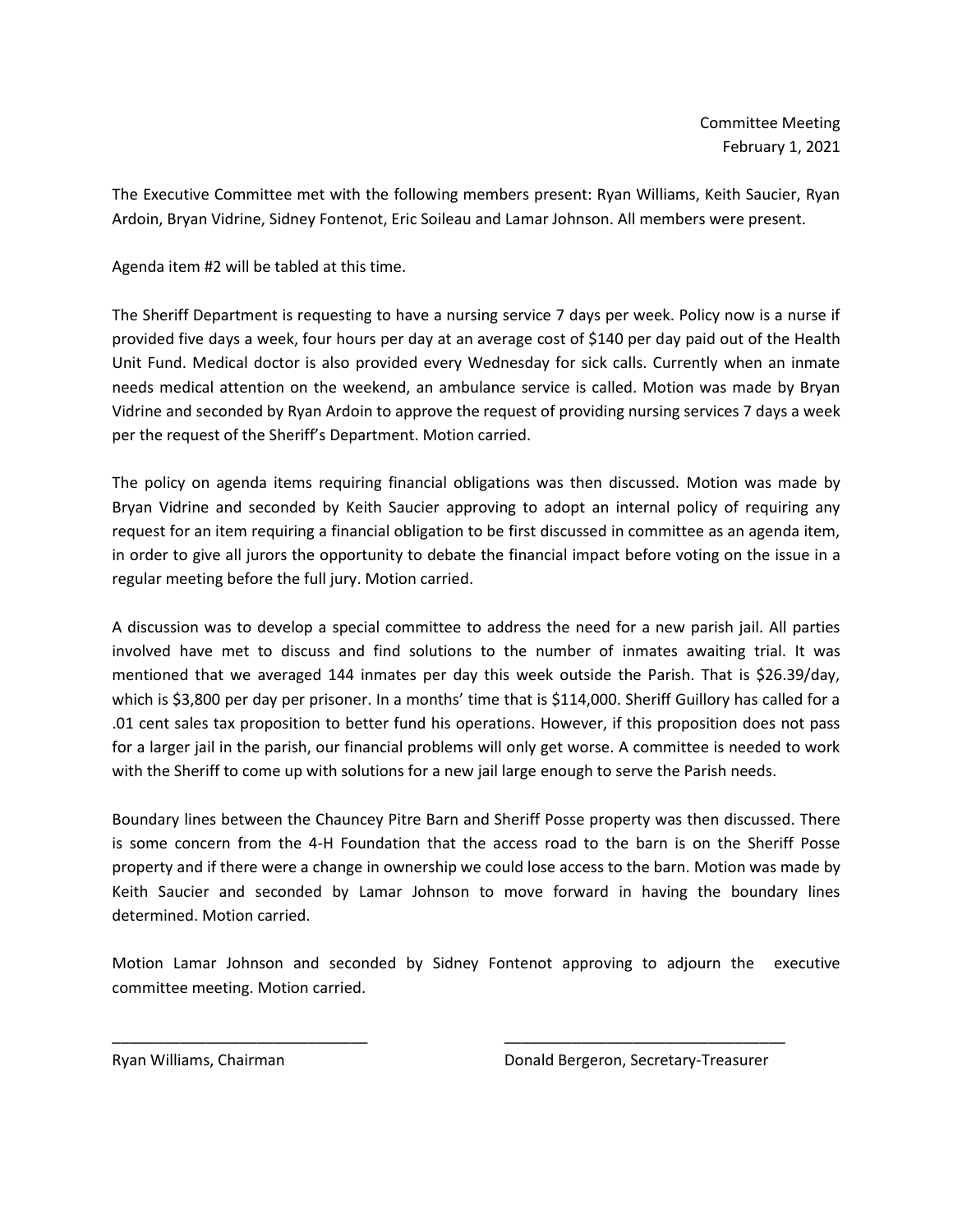Crooked Creek Committee February 1, 2021

The Crooked Creek Committee met with the following members present: Lamar Johnson, Ryan Williams, Eric Soileau, Ryan Ardoin, Bryan Vidrine and Daniel Arvie. All members were present.

An update was given on park operations. The installing of the security gate and fencing has began.

\_\_\_\_\_\_\_\_\_\_\_\_\_\_\_\_\_\_\_\_\_\_\_\_\_\_\_\_\_\_\_\_ \_\_\_\_\_\_\_\_\_\_\_\_\_\_\_\_\_\_\_\_\_\_\_\_\_\_\_\_\_\_\_\_\_

Agenda item regarding Mardi Gras fun has been cancelled.

Motion was made by Ryan Ardoin and seconded by Ryan Williams approving to adjourn the crooked creek committee. Motion carried.

Lamar Johnson, Chairman **Donald Bergeron**, Secretary-Treasurer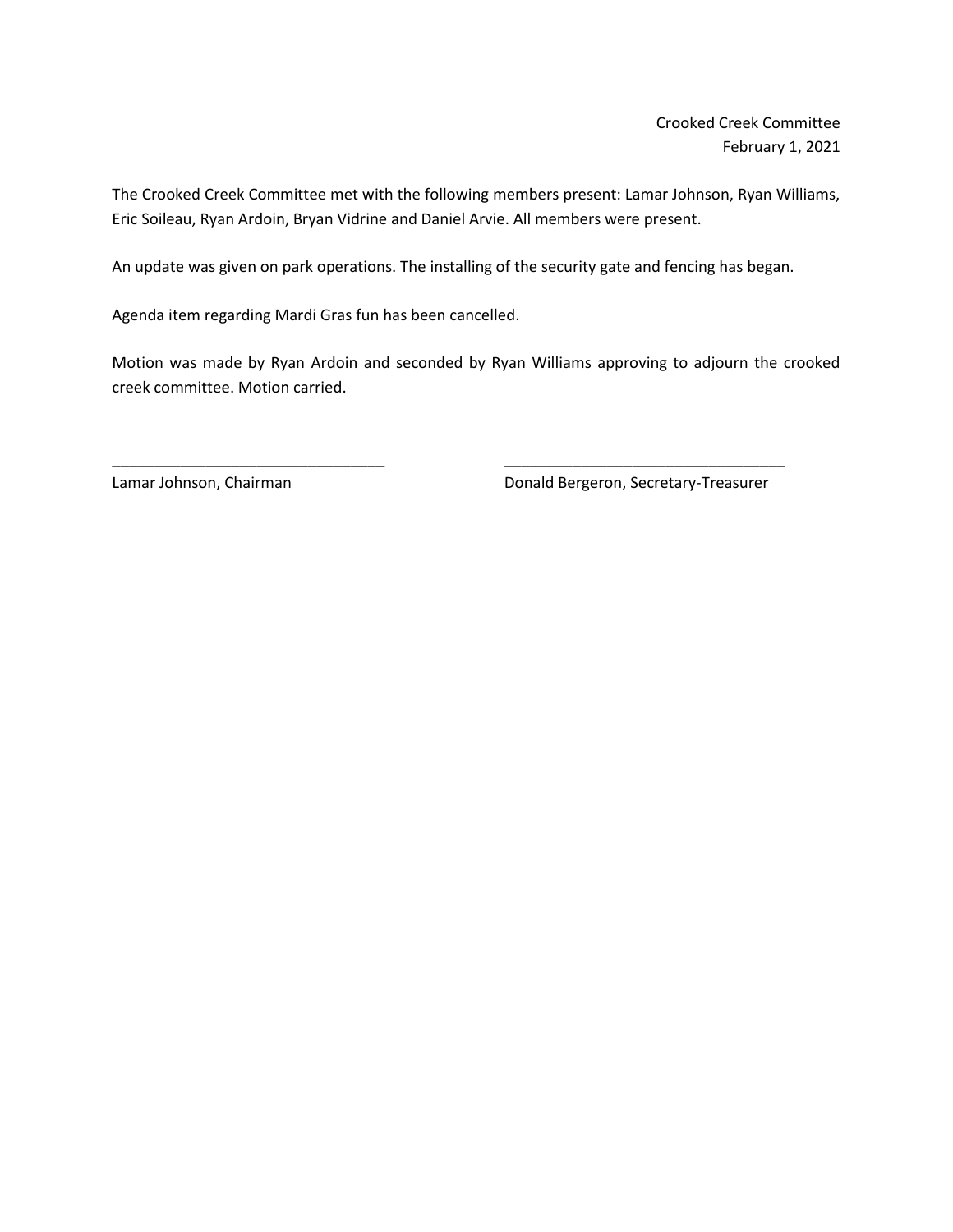The Road and Bridge Committee met with the following members present: Eric Soileau, Bryan Vidrine, Lamar Johnson, Keith Saucier, Ryan Williams, and Daniel Arvie. All members were present.

It was suggested that the Jury consider granting approval to the water company to run a water line along the bridge guard rail on Green Valley Road located in District #5. The water company first bored the water line but the head pressure is too great to provide sufficient water pressure to customers. DOTD has no objections to this action. Motion was made by Ryan Williams and seconded by Keith Saucier to approve the running of a water line along the guard rail on Green Valley Road. Motion carried.

Motion was made by Ryan Williams and seconded by Bryan Vidrine to approve hiring Tony Ortego for Litter Abatement for all of Region A at \$11.50/hr. and after satisfactory 90 day probation, \$12/hr. will be issued. Motion carried.

Agenda item #4 will be tabled at this time.

A request was received from Major Jennifer Vidrine to enter into a Cooperative Endeavor Agreement to assist in the cleaning of canals in the city of Ville Platte. It was stated that in the past the Police Jury's equipment would break the concrete canals. It was mentioned that the City is working on providing the necessary equipment. Motion was made by Ryan Williams and seconded by Bryan Vidrine approving to table this discussion until he City confirms that they can provide the necessary machinery for the cleaning of canals. Motion carried.

Motion was made by Lamar Johnson and seconded by Bryan Vidrine approving to adjourn the road and bridge committee. Motion carried.

\_\_\_\_\_\_\_\_\_\_\_\_\_\_\_\_\_\_\_\_\_\_\_\_\_\_\_\_\_\_\_\_\_\_ \_\_\_\_\_\_\_\_\_\_\_\_\_\_\_\_\_\_\_\_\_\_\_\_\_\_\_\_\_\_

Eric Soileau, Chairman Donald Bergeron, Secretary-Treasurer